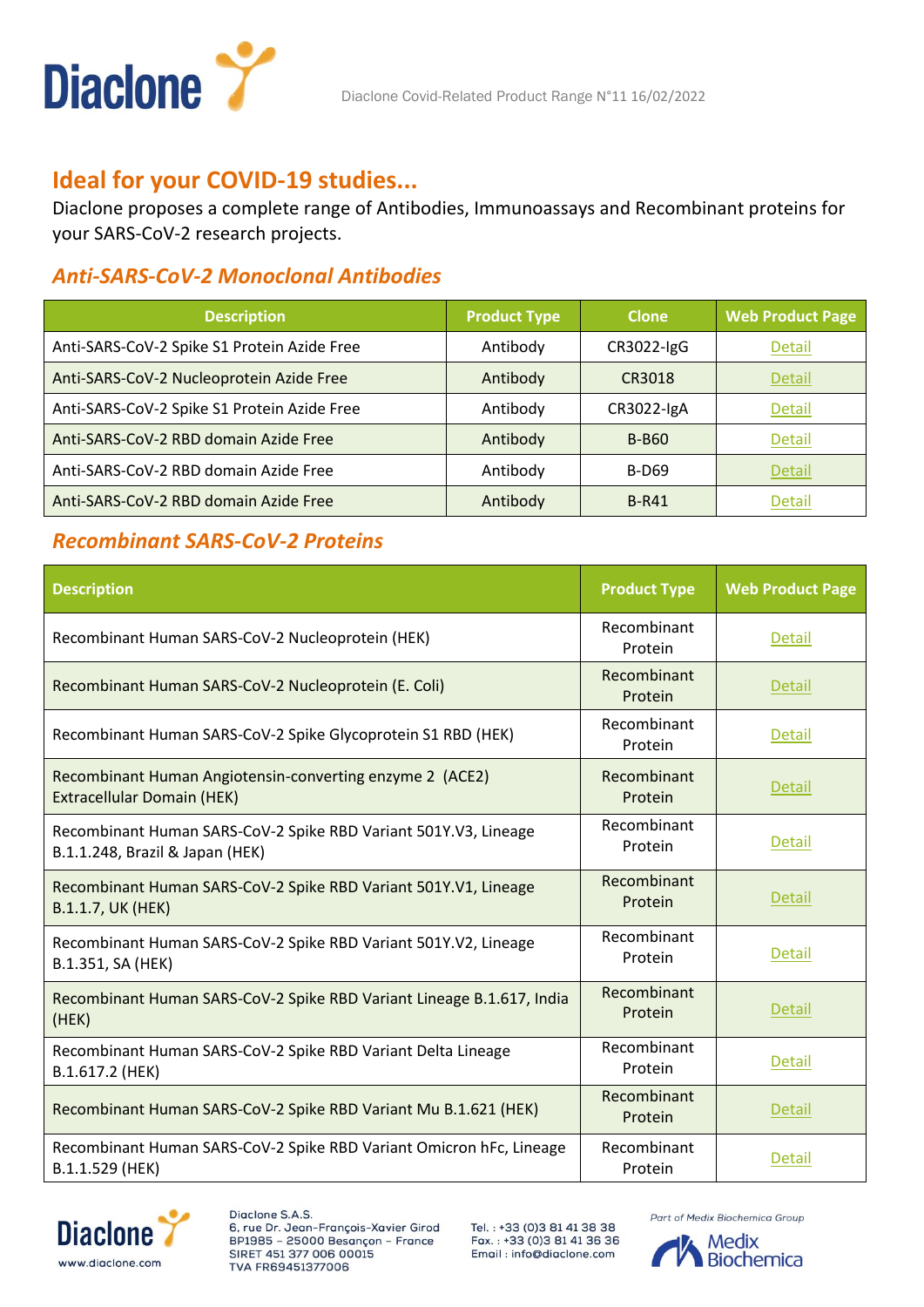

#### Human cytokines for monitoring COVID-19 infection (CRS) and for immunotherapy research.

#### *Monoclonal Antibodies*

| <b>Description</b>             | <b>Product Type</b> | <b>Clone</b> | <b>Web Product Page</b> |
|--------------------------------|---------------------|--------------|-------------------------|
| Anti-Human IL-6 Azide Free     | Antibody            | $B-E8$       | Detail                  |
| Anti-Human IL-6 Azide Free     | Antibody            | $B-E4$       | Detail                  |
| Anti-Human IL-6 Azide Free     | Antibody            | $B-F6$       | <b>Detail</b>           |
| Anti-Human IFN-γ Azide Free    | Antibody            | $B-G1$       | Detail                  |
| Anti-Human IFN-γ Azide Free    | Antibody            | $B - B1$     | Detail                  |
| Anti-Human TNF- $α$ Azide Free | Antibody            | $B-F7$       | Detail                  |
| Anti-Human TNF-α Azide Free    | Antibody            | $B-C7$       | Detail                  |
| Anti-Human CD126 Azide Free    | Antibody            | $B-R6$       | Detail                  |
| Anti-Human CD126 Azide Free    | Antibody            | $B-F19$      | <b>Detail</b>           |
| Anti-Human CD126 Azide Free    | Antibody            | <b>B-N12</b> | Detail                  |

### *Recombinant Proteins: Cytokines*

| <b>Description</b>                                    | <b>Product Type</b>        | <b>Web Product Page</b> |
|-------------------------------------------------------|----------------------------|-------------------------|
| Recombinant Human Interleukin-6 (IL-6) - Carrier Free | <b>Recombinant Protein</b> | Detail                  |
| Recombinant Human Interleukin-6 (IL-6) - BSA          | <b>Recombinant Protein</b> | Detail                  |

#### *Immunoassays*

| <b>Description</b>                    | <b>Product Type</b>  | <b>Web Product Page</b> |
|---------------------------------------|----------------------|-------------------------|
| Human IL-6 ELISpot Kit                | <b>ELISpot Kit</b>   | <b>Detail</b>           |
| Human IL-6 ELISA Kit                  | <b>ELISA Kit</b>     | <b>Detail</b>           |
| Human IL-6 ELISA Set                  | <b>ELISA Set</b>     | <b>Detail</b>           |
| Human IL-6 ELISpot Pair               | <b>ELISpot Pairs</b> | <b>Detail</b>           |
| Human IL-6 ELISpot Set                | <b>ELISpot Set</b>   | Detail                  |
| Human IL-6 High Sensitivity ELISA Kit | <b>ELISA Kit</b>     | <b>Detail</b>           |
| Human IFN-γ ELISpot Kit               | <b>ELISpot Kit</b>   | <b>Detail</b>           |
| Human IFN-γ ELISA Kit                 | <b>ELISA Kit</b>     | <b>Detail</b>           |



Diaclone S.A.S. 6, rue Dr. Jean-François-Xavier Girod BP1985 - 25000 Besançon - France SIRET 451 377 006 00015 TVA FR69451377006

Tel.: +33 (0)3 81 41 38 38 Fax.: +33 (0)3 81 41 36 36 Email: info@diaclone.com

Part of Medix Biochemica Group